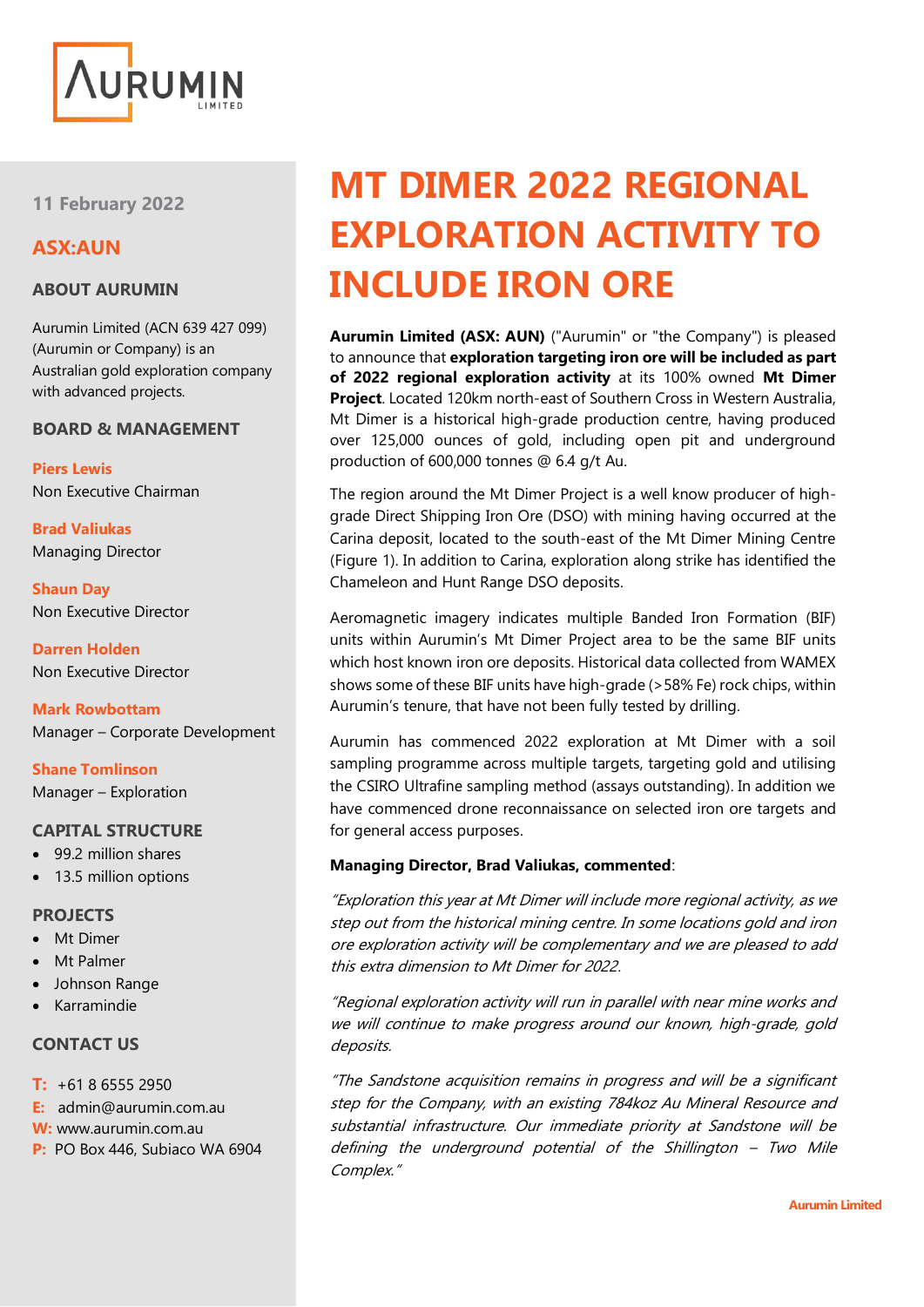

## **MT DIMER IRON ORE TARGETS**



<span id="page-1-0"></span>Figure 1 – Mt Dimer project area showing DSO iron ore target areas with historical rock chip sampling and drill collars (targeting iron ore) (refer to Annexure B for data sources) underlain by GSWA aeromagnetic 40m merged image.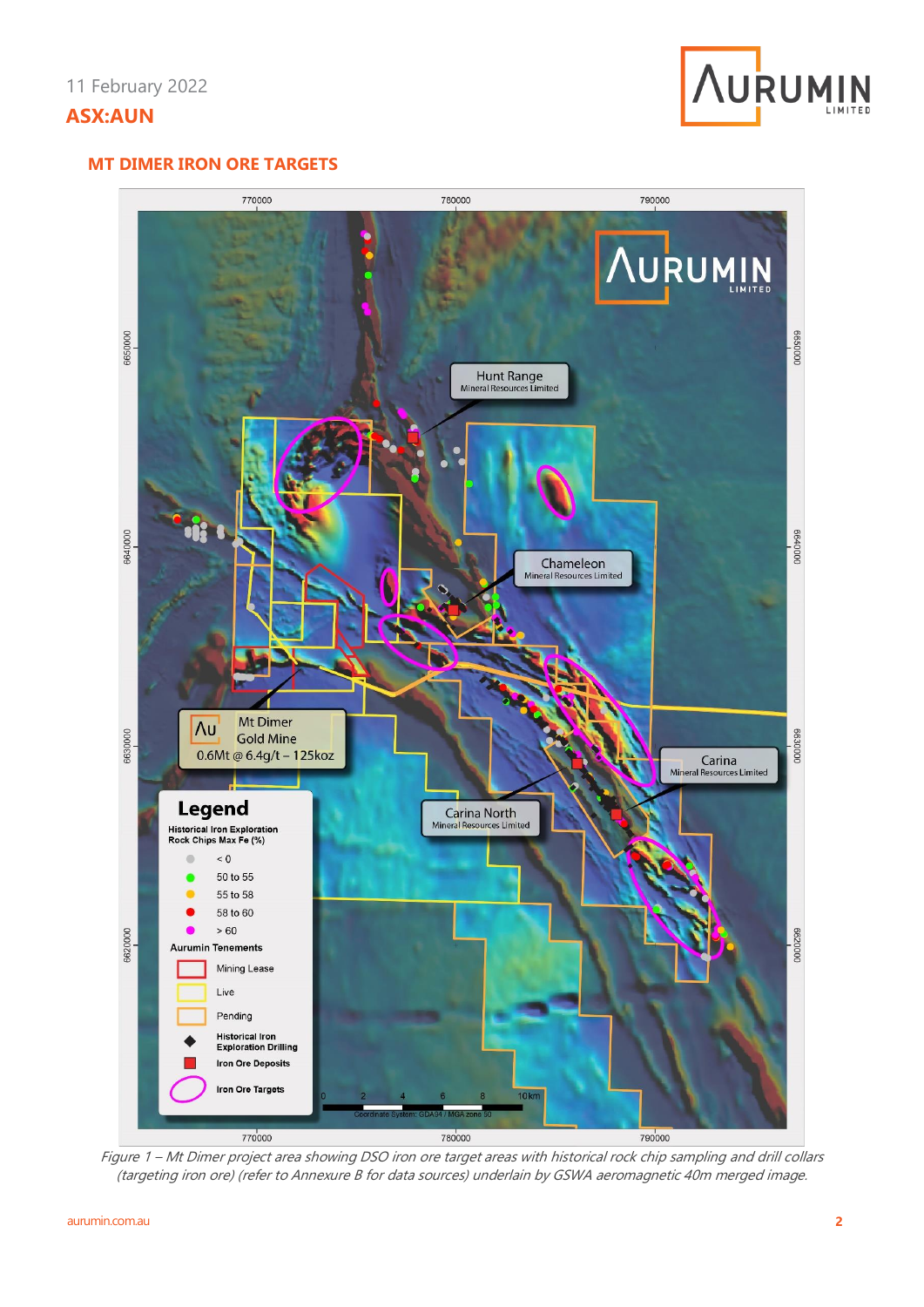# 11 February 2022 **ASX:AUN**



The region around the Mt Dimer Project is a well known producer of high-grade Direct Shipping Iron Ore (DSO) where mining at the Carina deposit, located to the south-east of the Mt Dimer Mining Centre [\(Figure 1\)](#page-1-0), commenced in 2011. In addition to Carina, exploration along strike has identified the Chameleon and Hunt Range DSO deposits.

Aeromagnetic imagery indicates multiple Banded Iron Formation (BIF) units within Aurumin's project area to be the same BIF units which host known iron ore deposits. Historical data collected from WAMEX shows some of these BIF units have high-grade (>58% Fe) rock chips, within Aurumin's tenure, which have not been fully tested by drilling, particularly in areas where BIF units are either undercover or have very limited outcrop.

In the northern area of the project magnetic anomalism indicates multiple undercover BIF units that are the continuation of along strike of high-grade (>60% Fe) outcropping BIF rock chip samples located to the north. The magnetics also indicate folding and faulting of interpreted BIF units which is encouraging for potential hypogene (high-grade) mineralisation.

Aurumin plans to acquire high resolution magnetics to improve targeting and incorporate ground and drone reconnaissance programmes in parallel with regional gold exploration programmes. Targets will be assessed and further exploration conducted once additional information is compiled and prospectivity assessed.

#### **Authorisation for release**

The Aurumin Board has authorised this announcement for release.

#### **For further information please contact**

**Brad Valiukas Managing Director T:** +61 (8) 6555 2950 **E** [admin@aurumin.com.au](mailto:admin@aurumin.com.au) **W** [www.aurumin.com.au](http://www.aurumin.com.au/)

#### **Competent Person Statement**

The information in this announcement that relates to exploration results, data quality and geological interpretations for the Mt Dimer Project is based on information compiled by Shane Tomlinson, a Competent Person who is a Member of the Australian Institute of Geoscientists and a full-time employee of Aurumin Limited. Mr Tomlinson has sufficient experience which is relevant to the style of mineralisation and type of deposit under consideration and to the activity which he is undertaking to qualify as a Competent Person as defined in the 2012 Edition of the "Australasian Code for Reporting of Exploration Results, Mineral Resources and Ore Reserves". Mr Tomlinson consents to the inclusion in this announcement of the matters based on this information in the form and context in which it appears.

#### **Subscribe for Announcements**

To keep abreast of the Company's latest announcements and developments available to investors please subscribe to our mailing list at<https://aurumin.com.au/contact/> .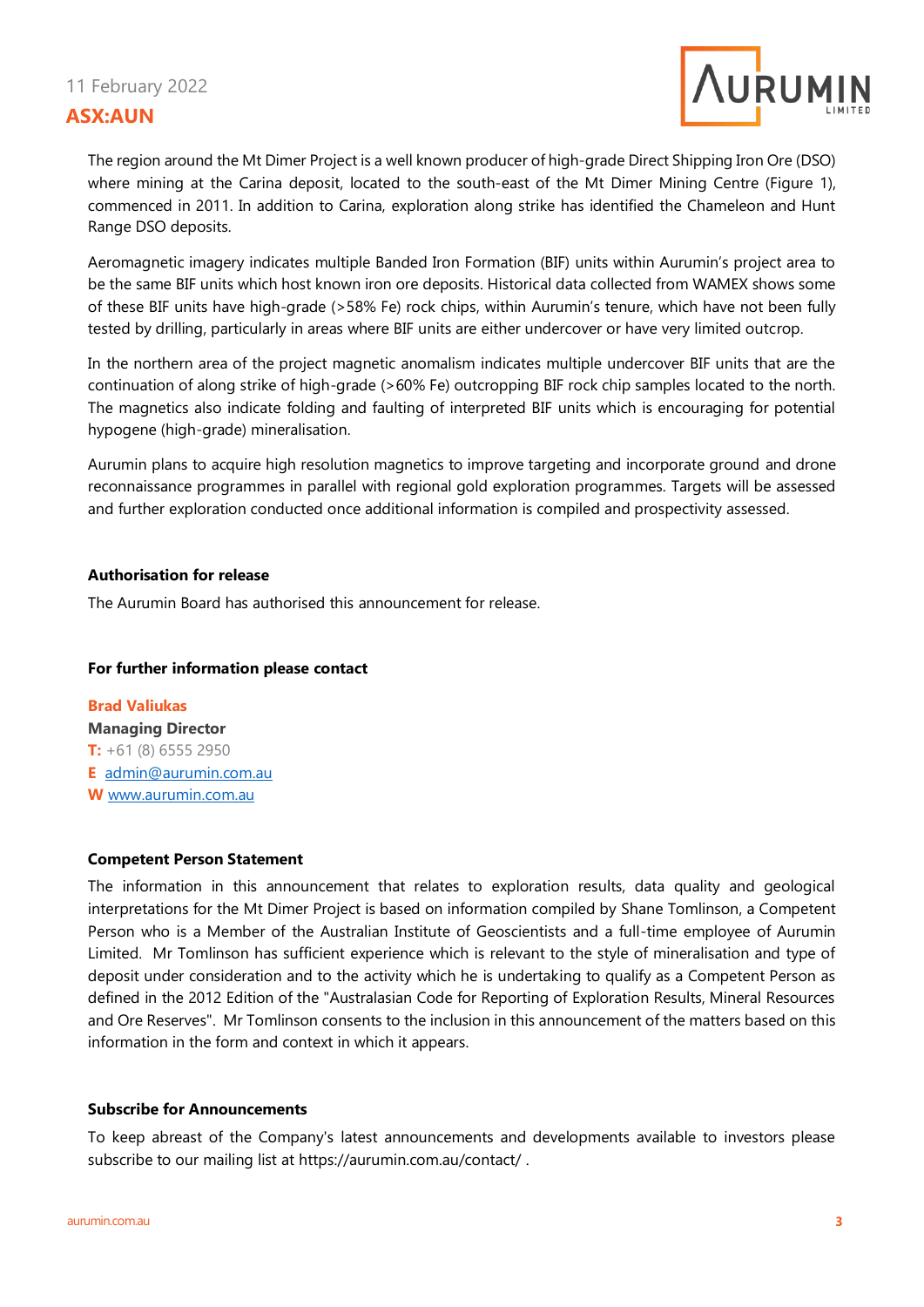# 11 February 2022 **ASX:AUN**





#### **Annexure A – Southern Cross Projects Location Map – Mt Dimer, Mt Palmer and Johnson Range**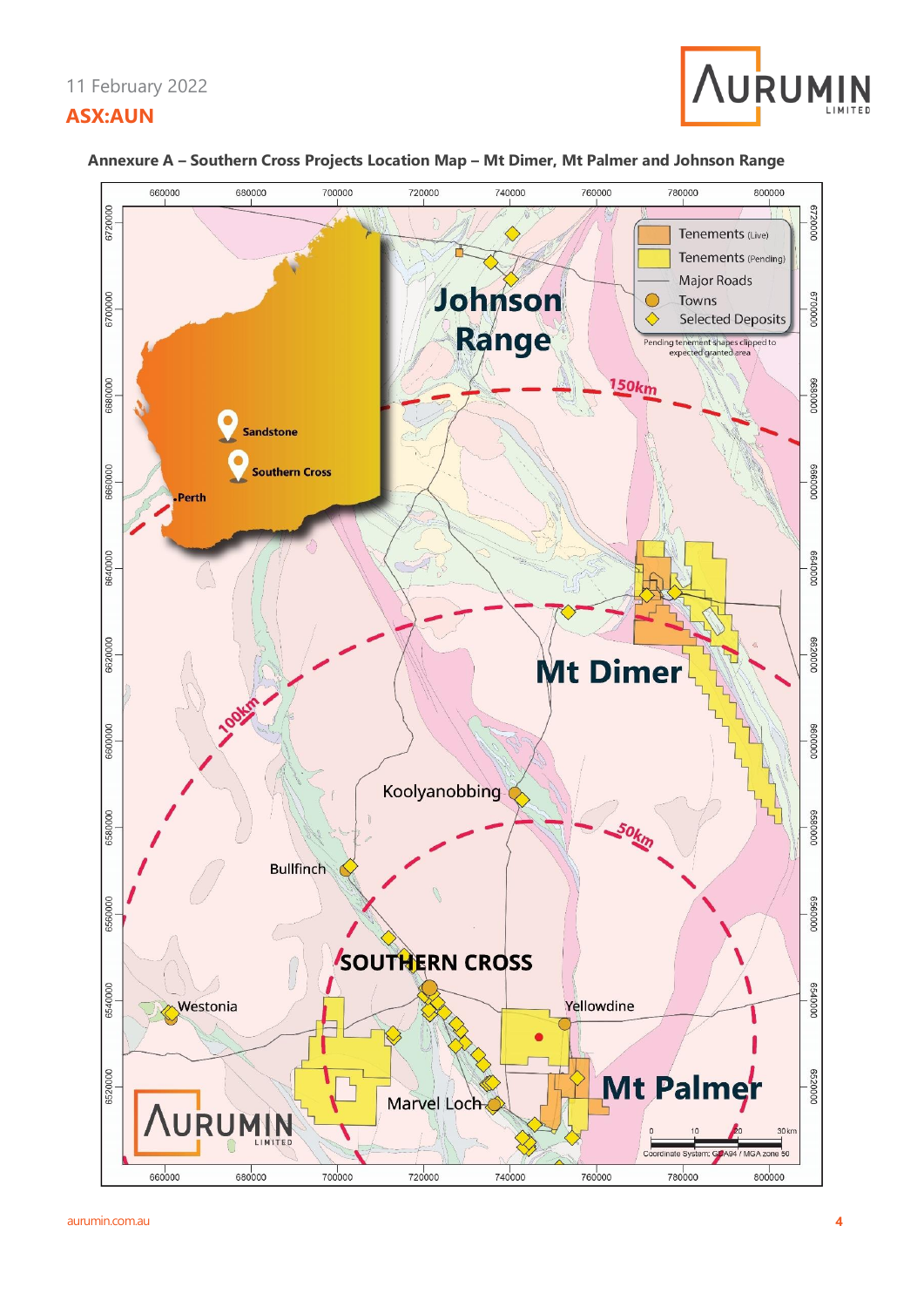

#### **Annexure B - JORC Code, 2012 Edition – Table 1**

## **Mt Dimer Project Area – Historical Iron Ore Rock Chip Samples**

## **Section 1 Sampling Techniques and Data**

## (Criteria in this section apply to all succeeding sections.)

| Criteria                      | <b>JORC Code explanation</b>                                                                                                                                                                                                                                                                                                                                                                                                                                                                                                                                                                                                                                                                                                                                                                                                                                                                                                                                                                                                                                                                                                                                                 | Commentary                                                                                                                                                                                                                                                                                                                                                                                                                                                                                                                 |
|-------------------------------|------------------------------------------------------------------------------------------------------------------------------------------------------------------------------------------------------------------------------------------------------------------------------------------------------------------------------------------------------------------------------------------------------------------------------------------------------------------------------------------------------------------------------------------------------------------------------------------------------------------------------------------------------------------------------------------------------------------------------------------------------------------------------------------------------------------------------------------------------------------------------------------------------------------------------------------------------------------------------------------------------------------------------------------------------------------------------------------------------------------------------------------------------------------------------|----------------------------------------------------------------------------------------------------------------------------------------------------------------------------------------------------------------------------------------------------------------------------------------------------------------------------------------------------------------------------------------------------------------------------------------------------------------------------------------------------------------------------|
| Sampling<br>techniques        | Nature and quality of sampling (eg<br>cut channels, random chips, or<br>specific specialised industry standard<br>measurement tools appropriate to the<br>minerals under investigation, such as<br>down hole gamma sondes, or<br>handheld XRF instruments, etc). These<br>examples should not be taken as<br>limiting the broad meaning of<br>sampling.<br>Include reference to measures taken<br>$\bullet$<br>to ensure sample representivity and<br>the appropriate calibration of any<br>measurement tools or systems used.<br>Aspects of the determination of<br>$\bullet$<br>mineralisation that are Material to the<br>Public Report.<br>In cases where 'industry standard'<br>$\bullet$<br>work has been done this would be<br>relatively simple (eq 'reverse<br>circulation drilling was used to obtain<br>1 m samples from which 3 kg was<br>pulverised to produce a 30 g charge<br>for fire assay'). In other cases more<br>explanation may be required, such as<br>where there is coarse gold that has<br>inherent sampling problems. Unusual<br>commodities or mineralisation types<br>(eg submarine nodules) may warrant<br>disclosure of detailed information. | Sporadic rock chip samples were collected by historical<br>exploration companies.<br>$\bullet$<br>The locations appear to be restricted to outcropping BIF<br>potential for Direct<br>Shipping<br>with<br>Ore<br>(DSO)<br>mineralisation. That is BIF showing signs of hematite and<br>goethite mineralisation.<br>All rock chip data used was taken from WAMEX reports;<br>$\bullet$<br>files A67145, A76464, A79425, A79655, A79975, A84365,<br>A88125, A91315, A94781, A96312, A99009, A103106,<br>A103460 and A106590. |
| <b>Drilling</b><br>techniques | Drill type (eg core, reverse circulation,<br>$\bullet$<br>open-hole hammer, rotary air blast,<br>auger, Bangka, sonic, etc) and details<br>(eg core diameter, triple or standard<br>tube, depth of diamond tails, face-<br>sampling bit or other type, whether<br>core is oriented and if so, by what<br>method, etc).                                                                                                                                                                                                                                                                                                                                                                                                                                                                                                                                                                                                                                                                                                                                                                                                                                                       | No drill results have been used.<br>$\bullet$<br>Drill collar positions used were taken from WAMEX<br>drillhole database.                                                                                                                                                                                                                                                                                                                                                                                                  |
| Drill sample<br>recovery      | Method of recording and assessing<br>$\bullet$<br>core and chip sample recoveries and<br>results assessed.<br>Measures taken to maximise sample                                                                                                                                                                                                                                                                                                                                                                                                                                                                                                                                                                                                                                                                                                                                                                                                                                                                                                                                                                                                                              | <b>NA</b>                                                                                                                                                                                                                                                                                                                                                                                                                                                                                                                  |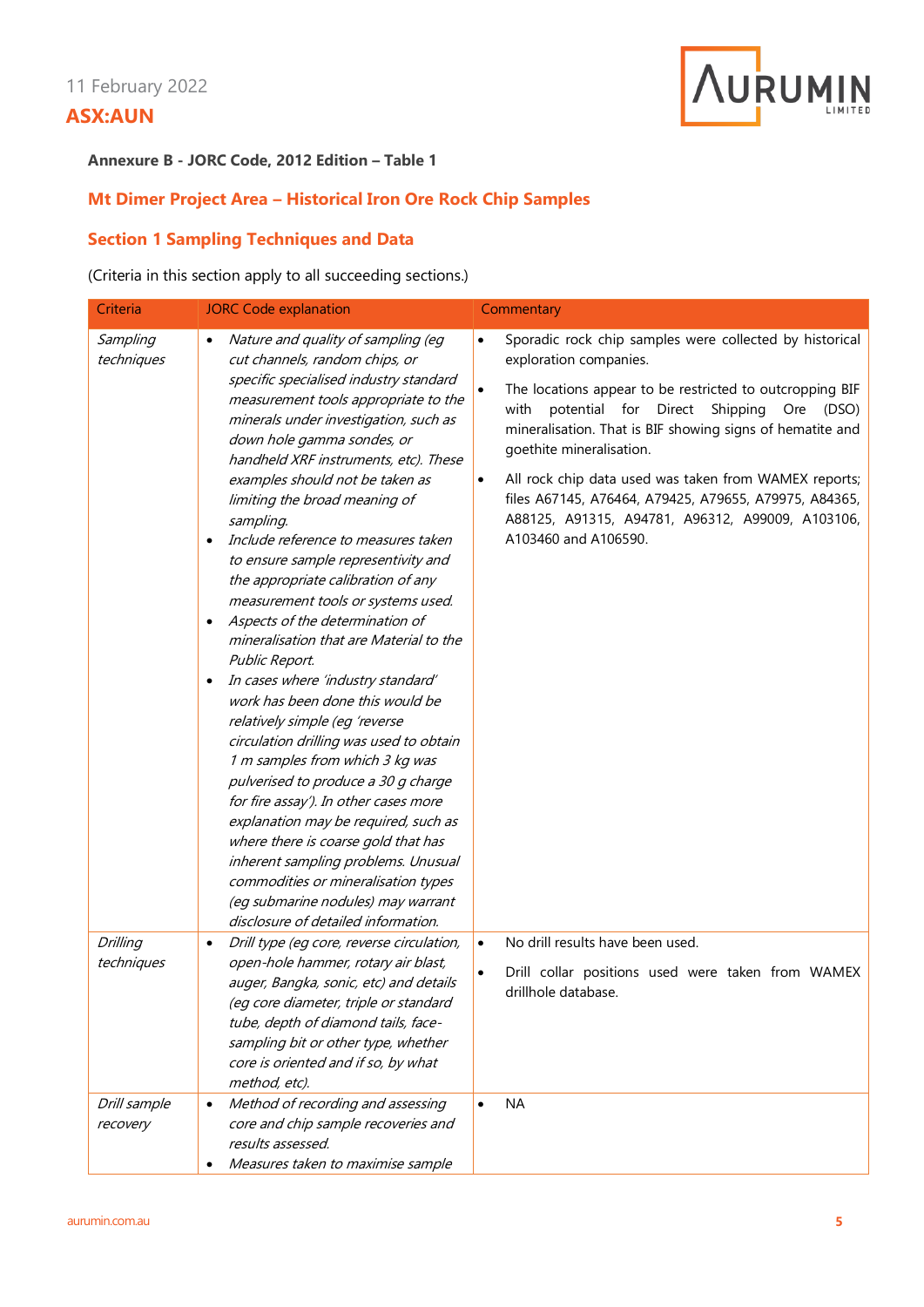

| Criteria                                                | <b>JORC Code explanation</b>                                                                                                                                                                                                                                                                                                                                                                                                                                                                                                                                                                                                                                                                                                                              | Commentary                                                                                                                                                                                                                                                                                                                                                                                                                                                                                                     |
|---------------------------------------------------------|-----------------------------------------------------------------------------------------------------------------------------------------------------------------------------------------------------------------------------------------------------------------------------------------------------------------------------------------------------------------------------------------------------------------------------------------------------------------------------------------------------------------------------------------------------------------------------------------------------------------------------------------------------------------------------------------------------------------------------------------------------------|----------------------------------------------------------------------------------------------------------------------------------------------------------------------------------------------------------------------------------------------------------------------------------------------------------------------------------------------------------------------------------------------------------------------------------------------------------------------------------------------------------------|
|                                                         | recovery and ensure representative<br>nature of the samples.<br>Whether a relationship exists between<br>$\bullet$<br>sample recovery and grade and<br>whether sample bias may have<br>occurred due to preferential loss/gain<br>of fine/coarse material.                                                                                                                                                                                                                                                                                                                                                                                                                                                                                                 |                                                                                                                                                                                                                                                                                                                                                                                                                                                                                                                |
| Logging                                                 | Whether core and chip samples have<br>$\bullet$<br>been geologically and geotechnically<br>logged to a level of detail to support<br>appropriate Mineral Resource<br>estimation, mining studies and<br>metallurgical studies.<br>Whether logging is qualitative or<br>$\bullet$<br>quantitative in nature. Core (or<br>costean, channel, etc) photography.<br>The total length and percentage of<br>$\bullet$<br>the relevant intersections logged.                                                                                                                                                                                                                                                                                                       | <b>NA</b><br>$\bullet$                                                                                                                                                                                                                                                                                                                                                                                                                                                                                         |
| Sub-sampling<br>techniques<br>and sample<br>preparation | If core, whether cut or sawn and<br>$\bullet$<br>whether quarter, half or all core taken.<br>If non-core, whether riffled, tube<br>sampled, rotary split, etc and whether<br>sampled wet or dry.<br>For all sample types, the nature,<br>$\bullet$<br>quality and appropriateness of the<br>sample preparation technique.<br>Quality control procedures adopted<br>$\bullet$<br>for all sub-sampling stages to<br>maximise representivity of samples.<br>Measures taken to ensure that the<br>$\bullet$<br>sampling is representative of the in<br>situ material collected, including for<br>instance results for field<br>duplicate/second-half sampling.<br>Whether sample sizes are appropriate<br>to the grain size of the material being<br>sampled. | <b>NA</b><br>$\bullet$                                                                                                                                                                                                                                                                                                                                                                                                                                                                                         |
| Quality of<br>assay data and<br>laboratory<br>tests     | The nature, quality and<br>$\bullet$<br>appropriateness of the assaying and<br>laboratory procedures used and<br>whether the technique is considered<br>partial or total.<br>For geophysical tools, spectrometers,<br>$\bullet$<br>handheld XRF instruments, etc, the<br>parameters used in determining the<br>analysis including instrument make<br>and model, reading times, calibrations<br>factors applied and their derivation,<br>etc.<br>Nature of quality control procedures                                                                                                                                                                                                                                                                      | Data used was from historical WAMEX reports; files<br>$\bullet$<br>A67145, A76464, A79425, A79655, A79975, A84365,<br>A88125, A91315, A94781, A96312, A99009, A103106,<br>A103460 and A106590.<br>Cliffs Asia used onsite laboratory and analysed for an Iron<br>$\bullet$<br>Ore Suite of minerals using X-Ray Fluorescence (XRF) and<br>Gravimetric (GRAV) methods.<br>Yilgarn Iron Ore used onsite laboratory and analysed for<br>$\bullet$<br>an Iron Ore Suite of minerals using XRF and GRAV<br>methods. |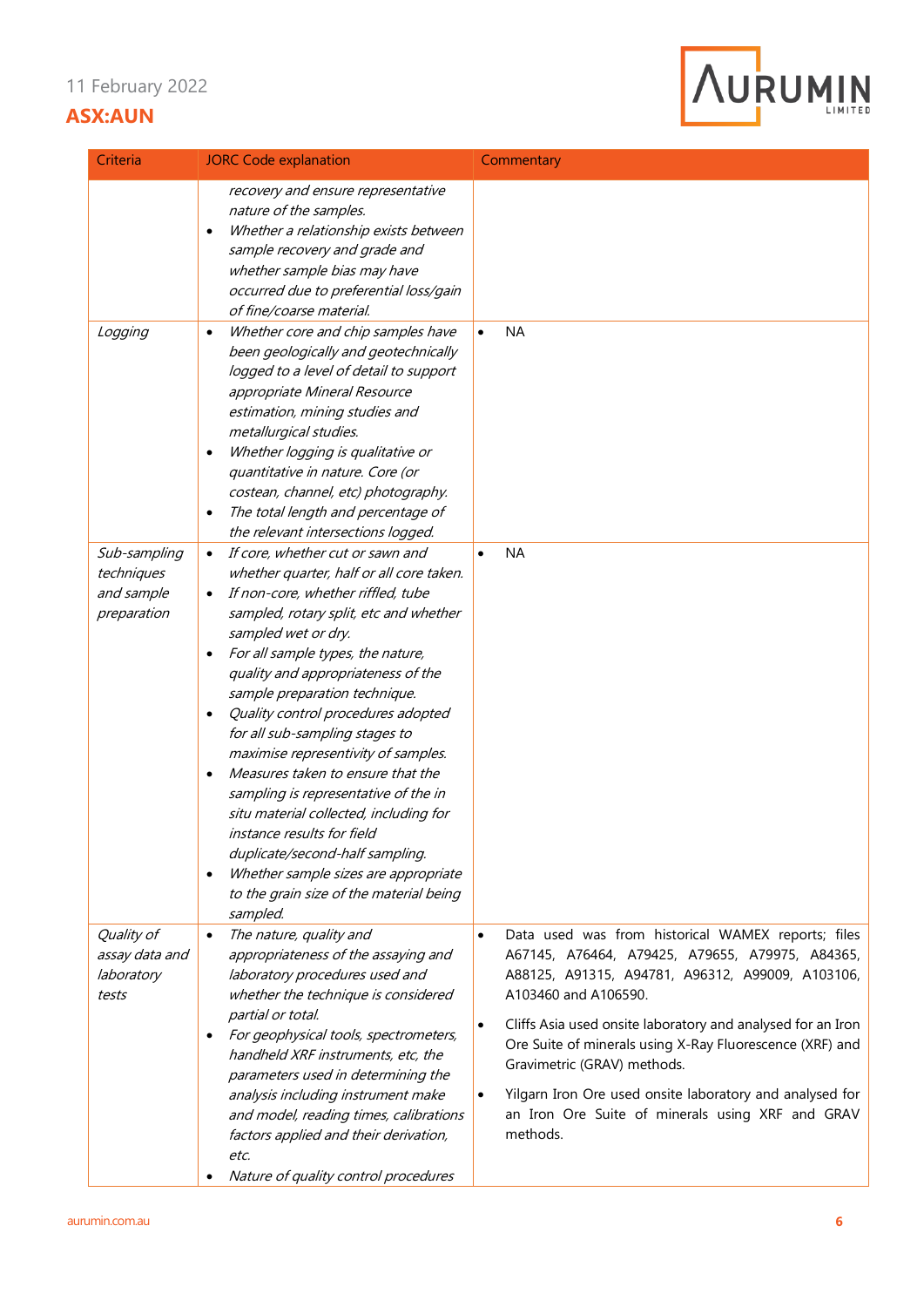

| Criteria                                                            | <b>JORC Code explanation</b>                                                                                                                                                                                                                                                                                                                                                                                     | Commentary                                                                                                                                                                                                                                                            |
|---------------------------------------------------------------------|------------------------------------------------------------------------------------------------------------------------------------------------------------------------------------------------------------------------------------------------------------------------------------------------------------------------------------------------------------------------------------------------------------------|-----------------------------------------------------------------------------------------------------------------------------------------------------------------------------------------------------------------------------------------------------------------------|
|                                                                     | adopted (eg standards, blanks,<br>duplicates, external laboratory checks)<br>and whether acceptable levels of<br>accuracy (ie lack of bias) and precision<br>have been established.                                                                                                                                                                                                                              | Heron used Analabs in Perth and analysed for an Iron Ore<br>Suite of minerals using XRF, ICP MS and ICP method.                                                                                                                                                       |
| Verification of<br>sampling and<br>assaying                         | The verification of significant<br>$\bullet$<br>intersections by either independent or<br>alternative company personnel.<br>The use of twinned holes.<br>$\bullet$<br>Documentation of primary data, data<br>entry procedures, data verification,<br>data storage (physical and electronic)<br>protocols.                                                                                                        | Significant<br>rock<br>chip<br>samples<br>have<br>been<br>$\bullet$<br>not<br>independently verified.<br>Drill collar positions used in the images have not been<br>$\bullet$<br>independently verified.                                                              |
| Location of<br>data points                                          | Discuss any adjustment to assay data.<br>$\bullet$<br>Accuracy and quality of surveys used<br>$\bullet$<br>to locate drill holes (collar and down-<br>hole surveys), trenches, mine<br>workings and other locations used in<br>Mineral Resource estimation.<br>Specification of the grid system used.<br>$\bullet$<br>Quality and adequacy of topographic<br>control.                                            | Handheld Global Positioning System (GPS) instrument was<br>used to survey rock chip sample points while Differential<br>Global Positioning System (DGPS) instrument was used to<br>survey drillhole locations.<br>The grid system used is GDA94/MGA94 Zone 50 and 51. |
| Data spacing<br>and<br>distribution                                 | Data spacing for reporting of<br><b>Exploration Results.</b><br>Whether the data spacing and<br>$\bullet$<br>distribution is sufficient to establish<br>the degree of geological and grade<br>continuity appropriate for the Mineral<br>Resource and Ore Reserve estimation<br>procedure(s) and classifications<br>applied.<br>Whether sample compositing has<br>$\bullet$<br>been applied.                      | Random sample points were taken based on outcropping<br>$\bullet$<br>BIF.                                                                                                                                                                                             |
| Orientation of<br>data in<br>relation to<br>geological<br>structure | Whether the orientation of sampling<br>achieves unbiased sampling of<br>possible structures and the extent to<br>which this is known, considering the<br>deposit type.<br>If the relationship between the drilling<br>$\bullet$<br>orientation and the orientation of key<br>mineralised structures is considered<br>to have introduced a sampling bias,<br>this should be assessed and reported<br>if material. | Sampling was focused on outcropping BIF units appearing<br>with DSO potential.                                                                                                                                                                                        |
| Sample<br>security                                                  | The measures taken to ensure sample<br>$\bullet$<br>security.                                                                                                                                                                                                                                                                                                                                                    | Unknown as historical data used.<br>$\bullet$                                                                                                                                                                                                                         |
| Audits or<br>reviews                                                | The results of any audits or reviews of<br>$\bullet$<br>sampling techniques and data.                                                                                                                                                                                                                                                                                                                            | No audits or reviews have been completed to date.<br>$\bullet$                                                                                                                                                                                                        |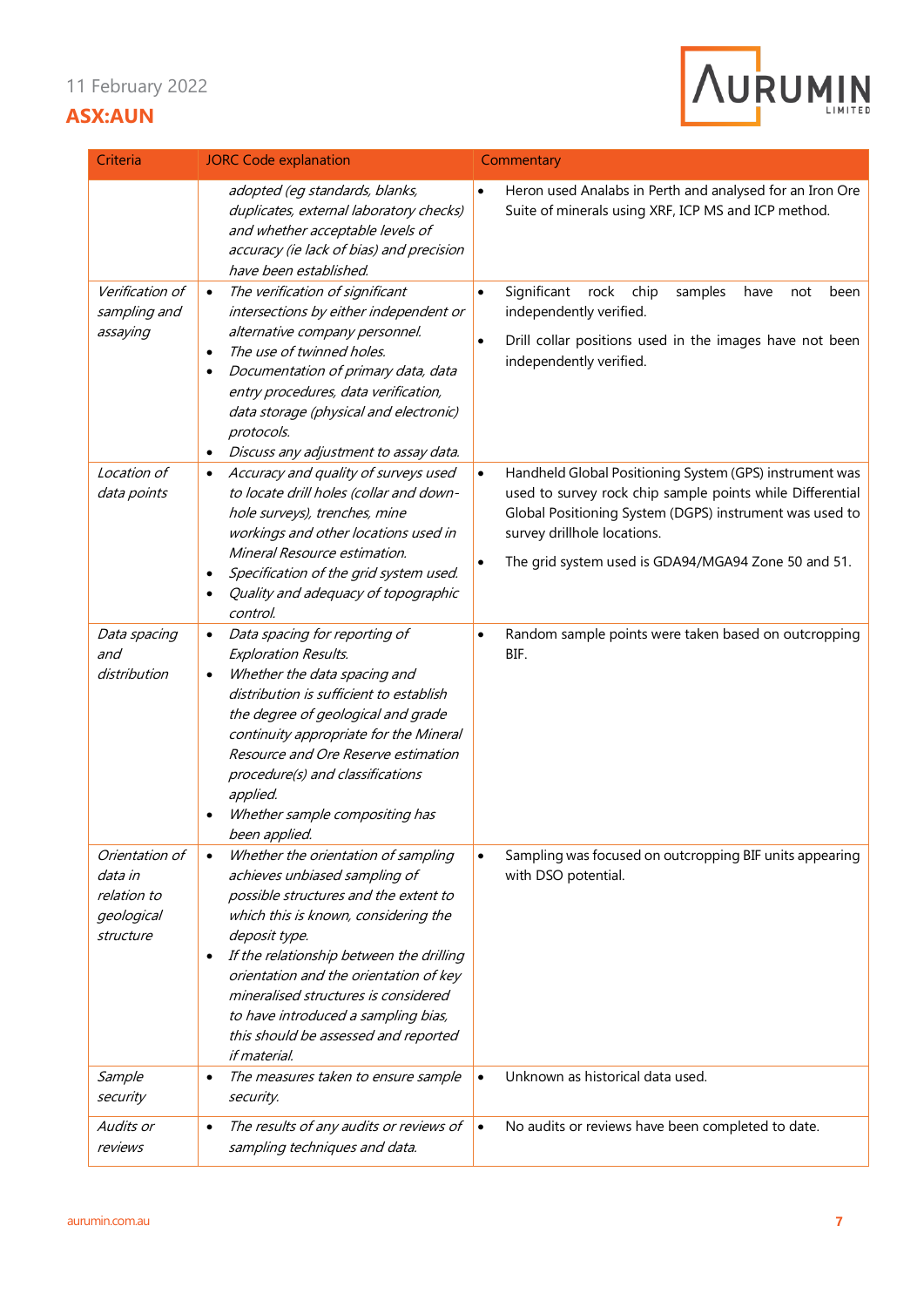

## **Section 2 Reporting of Exploration Results**

(Criteria listed in the preceding section also apply to this section.)

| <b>Criteria</b>                                         | <b>JORC Code explanation</b>                                                                                                                                                                                                                                                                                                                                                                                                                                        | <b>Commentary</b>                                                                                                                                                                                                                                                                                                                                                                                                                                                                                                                                                                                                                                                                        |
|---------------------------------------------------------|---------------------------------------------------------------------------------------------------------------------------------------------------------------------------------------------------------------------------------------------------------------------------------------------------------------------------------------------------------------------------------------------------------------------------------------------------------------------|------------------------------------------------------------------------------------------------------------------------------------------------------------------------------------------------------------------------------------------------------------------------------------------------------------------------------------------------------------------------------------------------------------------------------------------------------------------------------------------------------------------------------------------------------------------------------------------------------------------------------------------------------------------------------------------|
| <b>Mineral</b><br>tenement and<br>land tenure<br>status | Type, reference name/number,<br>location and ownership including<br>agreements or material issues with<br>third parties such as joint ventures,<br>partnerships, overriding royalties,<br>native title interests, historical sites,<br>wilderness or national park and<br>environmental settings.<br>The security of the tenure held at the<br>$\bullet$<br>time of reporting along with any<br>known impediments to obtaining a<br>licence to operate in the area. | The Mt Dimer Gold project is located on granted<br>tenements M77/0427, M77/0428, M77/0957, M77/0958,<br>M77/0965, E77/1992, E77/2518, E77/2560, E77/2662,<br>E77/2729, L77/0083, L77/0135 and L77/0147. The project<br>also includes tenements under application E16/00571,<br>E77/02726, E77/02786, E77/02788, E77/02815, E77/02816,<br>L16/00135, L77/00328, L77/00329, L77/00330 These<br>tenements are wholly owned by Aurumin.<br>The project is located in the Yilgarn Shire, approximately<br>$\bullet$<br>100 kilometres north-east of Southern Cross in Western<br>Australia.<br>No impediments are known at the time of reporting.<br>$\bullet$                                |
| Exploration<br>done by other<br>parties                 | Acknowledgment and appraisal of<br>$\bullet$<br>exploration by other parties.                                                                                                                                                                                                                                                                                                                                                                                       | The Mt Dimer Gold Project area was first actively explored<br>$\bullet$<br>by Western Mining Corporation (WMC) in the late 1980s<br>to early 1990s. Glengold Holdings Pty Ltd (GLN) explored<br>the area in 1993-1994 before Tectonic Resources NL (TEC)<br>took over the project in 1994. Maher Mining Contractors<br>Pty Ltd (MMC) then conducted minor exploration between<br>2001-2002. From 2002-2016 Vector Resources (VEC)<br>explored the project area. Golden Iron Resources/Aurumin<br>has been the sole operator of the project since 2016.<br>Exploration for iron ore has been carried out by multiple<br>$\bullet$<br>companies in the broader area commencing with BHP in |
|                                                         |                                                                                                                                                                                                                                                                                                                                                                                                                                                                     | the 1970's at Bungalbin Hill. Subsequent exploration and<br>mining companies include; Cliffs Asia Pacific Iron Ore Ltd,<br>Polaris Metals Pty Ltd as part of the Yilgarn Iron Ore<br>Project, Heron Resources Ltd, Neometals Ltd and most<br>recently by Mineral Resources Ltd.                                                                                                                                                                                                                                                                                                                                                                                                          |
| Geology                                                 | Deposit type, geological setting and<br>$\bullet$<br>style of mineralisation.                                                                                                                                                                                                                                                                                                                                                                                       | DSO iron ore is being considered based on surrounding<br>$\bullet$<br>deposits of Carina, Hunt Range and Chameleon.<br>Mineralisation sought is a combination of hematite and<br>goethite (both iron oxide minerals). Mineralisation is likely<br>a combination of supergene and hypogene.                                                                                                                                                                                                                                                                                                                                                                                               |
|                                                         |                                                                                                                                                                                                                                                                                                                                                                                                                                                                     | DSO iron ore occurs within banded iron formations. BIF<br>$\bullet$<br>are intercalated within a broader greenstone sequence<br>consisting of mafic-ultramafic units within the Marda-<br>Diemals Greenstone Belt.                                                                                                                                                                                                                                                                                                                                                                                                                                                                       |
| <b>Drill hole</b>                                       | A summary of all information material<br>$\bullet$                                                                                                                                                                                                                                                                                                                                                                                                                  | No Aurumin drilled holes occur within the target area.<br>$\bullet$                                                                                                                                                                                                                                                                                                                                                                                                                                                                                                                                                                                                                      |
| <b>Information</b>                                      | to the understanding of the<br>exploration results including a<br>tabulation of the following<br>information for all Material drill holes:                                                                                                                                                                                                                                                                                                                          | Drill hole collars were downloaded from WAMEX drillhole<br>$\bullet$<br>database filtered for iron only in the broader Mt Dimer<br>project area.                                                                                                                                                                                                                                                                                                                                                                                                                                                                                                                                         |
|                                                         | easting and northing of the drill<br>$\circ$<br>hole collar                                                                                                                                                                                                                                                                                                                                                                                                         | The holes returned include both RC and diamond.<br>$\bullet$                                                                                                                                                                                                                                                                                                                                                                                                                                                                                                                                                                                                                             |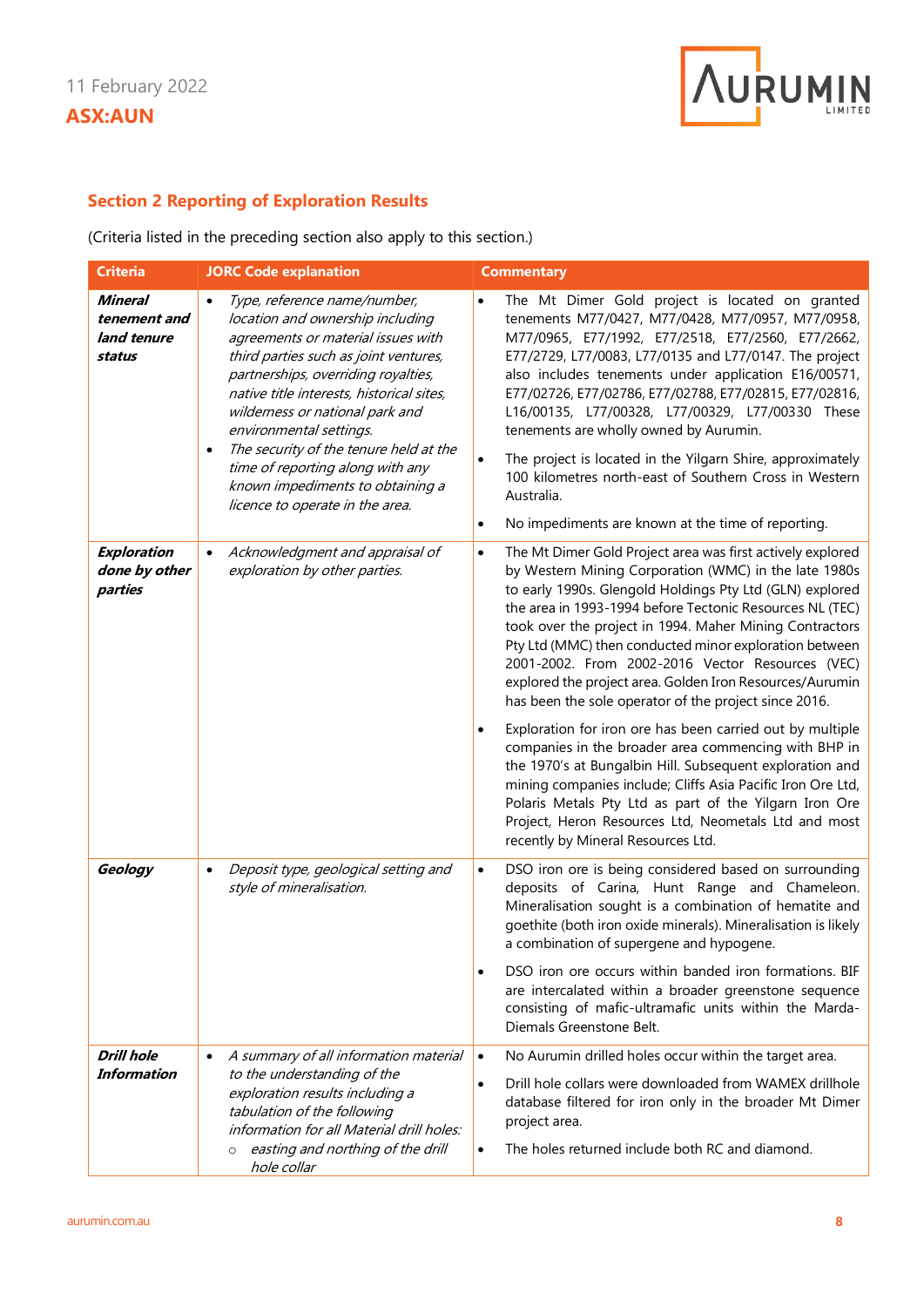

| <b>Criteria</b>                                                                                     | <b>JORC Code explanation</b>                                                                                                                                                                                                                                                                                                                                                                                                                                                                                                                                                                                                                                                                                                                                                                                                                                                                                                                                                                                                                                                                                  | <b>Commentary</b>                                                                                                                                                                                                                                                                                                                                                                                                                                                                                                       |
|-----------------------------------------------------------------------------------------------------|---------------------------------------------------------------------------------------------------------------------------------------------------------------------------------------------------------------------------------------------------------------------------------------------------------------------------------------------------------------------------------------------------------------------------------------------------------------------------------------------------------------------------------------------------------------------------------------------------------------------------------------------------------------------------------------------------------------------------------------------------------------------------------------------------------------------------------------------------------------------------------------------------------------------------------------------------------------------------------------------------------------------------------------------------------------------------------------------------------------|-------------------------------------------------------------------------------------------------------------------------------------------------------------------------------------------------------------------------------------------------------------------------------------------------------------------------------------------------------------------------------------------------------------------------------------------------------------------------------------------------------------------------|
| Data<br>aggregation<br>methods                                                                      | elevation or RL (Reduced Level -<br>$\circ$<br>elevation above sea level in<br>metres) of the drill hole collar<br>dip and azimuth of the hole<br>$\circ$<br>down hole length and interception<br>$\circ$<br>depth<br>hole length.<br>$\circ$<br>If the exclusion of this information is<br>$\bullet$<br>justified on the basis that the<br>information is not Material and this<br>exclusion does not detract from the<br>understanding of the report, the<br>Competent Person should clearly<br>explain why this is the case.<br>In reporting Exploration Results,<br>$\bullet$<br>weighting averaging techniques,<br>maximum and/or minimum grade<br>truncations (eg cutting of high<br>grades) and cut-off grades are usually<br>Material and should be stated.<br>Where aggregate intercepts<br>$\bullet$<br>incorporate short lengths of high-<br>grade results and longer lengths of<br>low grade results, the procedure used<br>for such aggregation should be stated<br>and some typical examples of such<br>aggregations should be shown in<br>detail.<br>The assumptions used for any<br>$\bullet$ | All RC and DD drilling downloaded from WAMEX is<br>$\bullet$<br>included in the Plan View map.<br>It should be noted that this data may not include all of the<br>$\bullet$<br>historical drilling completed as only digital data available<br>from WAMEX was used.<br>Only the raw data from the WAMEX files A67145, A76464,<br>$\bullet$<br>A79425, A79655, A79975, A84365, A88125, A91315,<br>A94781, A96312, A99009, A103106, A103460 and<br>A106590 have been used.<br>No top cuts have been applied.<br>$\bullet$ |
| Relationship<br>between<br>mineralisatio<br>n widths and<br>intercept<br>lengths<br><b>Diagrams</b> | reporting of metal equivalent values<br>should be clearly stated.<br>These relationships are particularly<br>$\bullet$<br>important in the reporting of<br><b>Exploration Results.</b><br>If the geometry of the mineralisation<br>$\bullet$<br>with respect to the drill hole angle is<br>known, its nature should be reported.<br>If it is not known and only the down<br>$\bullet$<br>hole lengths are reported, there<br>should be a clear statement to this<br>effect (eq 'down hole length, true<br>width not known').<br>Appropriate maps and sections (with<br>$\bullet$<br>scales) and tabulations of intercepts<br>should be included for any significant<br>discovery being reported. These                                                                                                                                                                                                                                                                                                                                                                                                        | <b>NA</b><br>$\bullet$<br>Refer to figures in body for spatial context of rock chip<br>$\bullet$<br>sampling and historical drilling.                                                                                                                                                                                                                                                                                                                                                                                   |
| <b>Balanced</b><br>reporting                                                                        | should include, but not be limited to a<br>plan view of drill hole collar locations<br>and appropriate sectional views.<br>Where comprehensive reporting of all<br>$\bullet$<br>Exploration Results is not practicable,<br>representative reporting of both low<br>and high grades and/or widths should<br>be practiced to avoid misleading                                                                                                                                                                                                                                                                                                                                                                                                                                                                                                                                                                                                                                                                                                                                                                   | All rock chip samples available in digital format targeting<br>$\bullet$<br>iron ore have been used and displayed on plan view maps.<br>Potential exists that these are not complete datasets.<br>$\bullet$                                                                                                                                                                                                                                                                                                             |